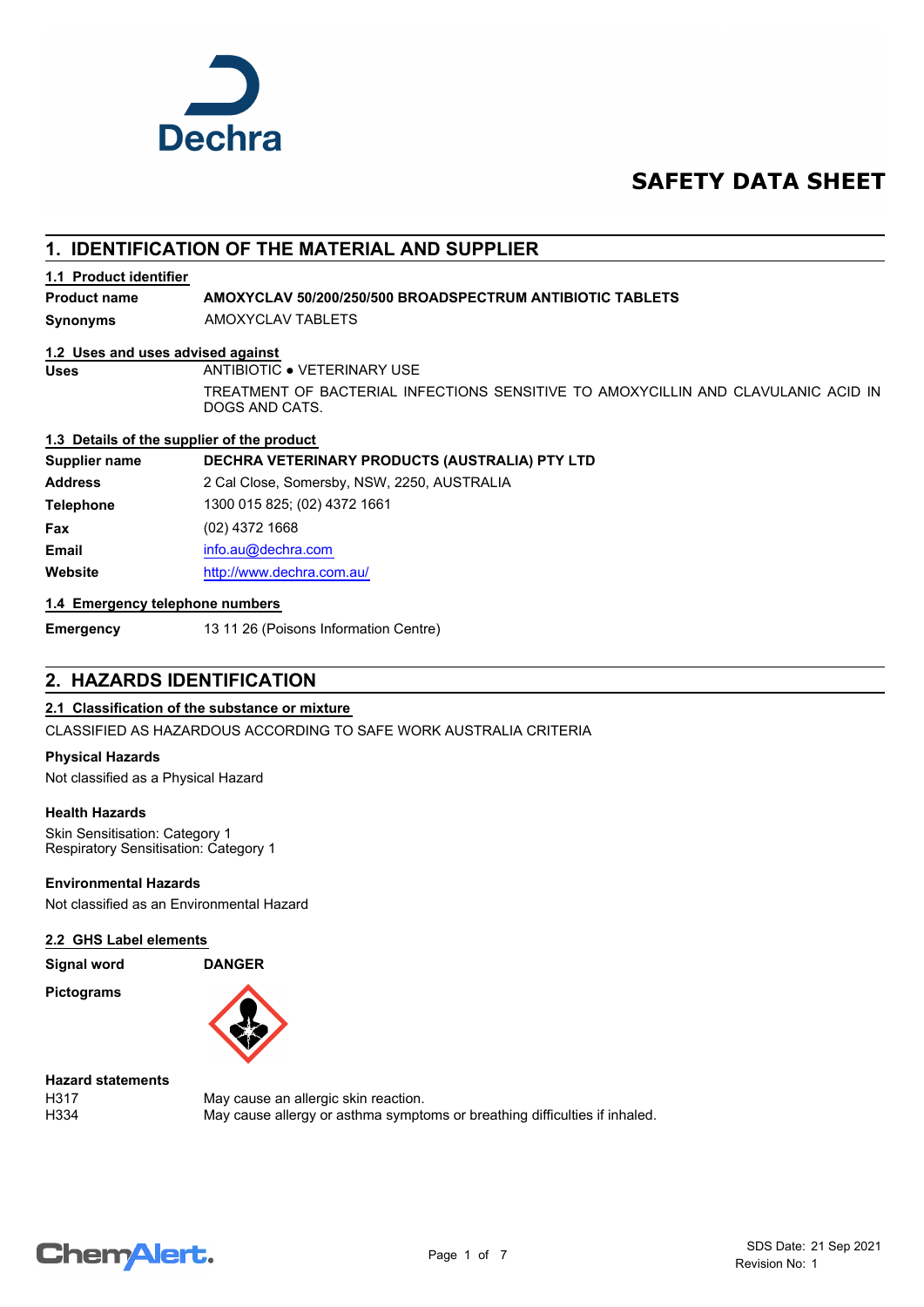#### **Prevention statements**

| P261 | Avoid breathing dust/fume/gas/mist/vapours/spray.                                             |
|------|-----------------------------------------------------------------------------------------------|
|      |                                                                                               |
| P272 | Contaminated work clothing should not be allowed out of the workplace.                        |
| P280 | Wear protective gloves/protective clothing/eye protection/face protection/hearing protection. |
| P284 | Wear respiratory protection.                                                                  |

#### **Response statements**

| P302 + P352   | IF ON SKIN: Wash with plenty of water.                                          |
|---------------|---------------------------------------------------------------------------------|
| $P304 + P340$ | IF INHALED: Remove person to fresh air and keep comfortable for breathing.      |
| P321          | Specific treatment is advised - see first aid instructions.                     |
| $P333 + P313$ | If skin irritation or rash occurs: Get medical advice/attention.                |
| $P342 + P311$ | If experiencing respiratory symptoms: Call a POISON CENTRE or doctor/physician. |
| $P362 + P364$ | Take off contaminated clothing and wash it before reuse.                        |

#### **Storage statements**

None allocated.

**Disposal statements**

P501 Dispose of contents/container in accordance with relevant regulations.

### **2.3 Other hazards**

No information provided.

### **3. COMPOSITION/ INFORMATION ON INGREDIENTS**

#### **3.1 Substances / Mixtures**

| Ingredient                | ∣ CAS Number  | <b>EC Number</b> | Content   |
|---------------------------|---------------|------------------|-----------|
| AMOXICILLIN TRIHYDRATE    | 61336-70-7    | 612-127-4        | 30 to 60% |
| POTASSIUM CLAVULANATE     | 61177-45-5    | 262-640-9        | $~10\%$   |
| NON HAZARDOUS INGREDIENTS | Not Available | Not Available    | Remainder |

### **4. FIRST AID MEASURES**

### **4.1 Description of first aid measures**

If in eyes, hold eyelids apart and flush continuously with running water. Continue flushing until advised to stop by a Poisons Information Centre, a doctor, or for at least 15 minutes. **Eye Inhalation** If inhaled, remove from contaminated area. Apply artificial respiration if not breathing. **Skin** If skin or hair contact occurs, remove contaminated clothing and flush skin and hair with running water. For advice, contact a Poisons Information Centre on 13 11 26 (Australia Wide) or a doctor (at once). If swallowed, do not induce vomiting. **Ingestion**

**First aid facilities** None allocated.

#### **4.2 Most important symptoms and effects, both acute and delayed**

See Section 11 for more detailed information on health effects and symptoms.

#### **4.3 Immediate medical attention and special treatment needed**

Treat symptomatically.

## **5. FIRE FIGHTING MEASURES**

### **5.1 Extinguishing media**

Use an extinguishing agent suitable for the surrounding fire.

### **5.2 Special hazards arising from the substance or mixture**

Non flammable. May evolve toxic gases if strongly heated. May evolve nitrogen oxides, carbon oxides, sulphur oxides and hydrogen cyanide when heated to decomposition.

### **5.3 Advice for firefighters**

Treat as per requirements for surrounding fires. Evacuate area and contact emergency services. Remain upwind and notify those downwind of hazard. Wear full protective equipment including Self Contained Breathing Apparatus (SCBA) when combating fire. Use waterfog to cool intact containers and nearby storage areas.

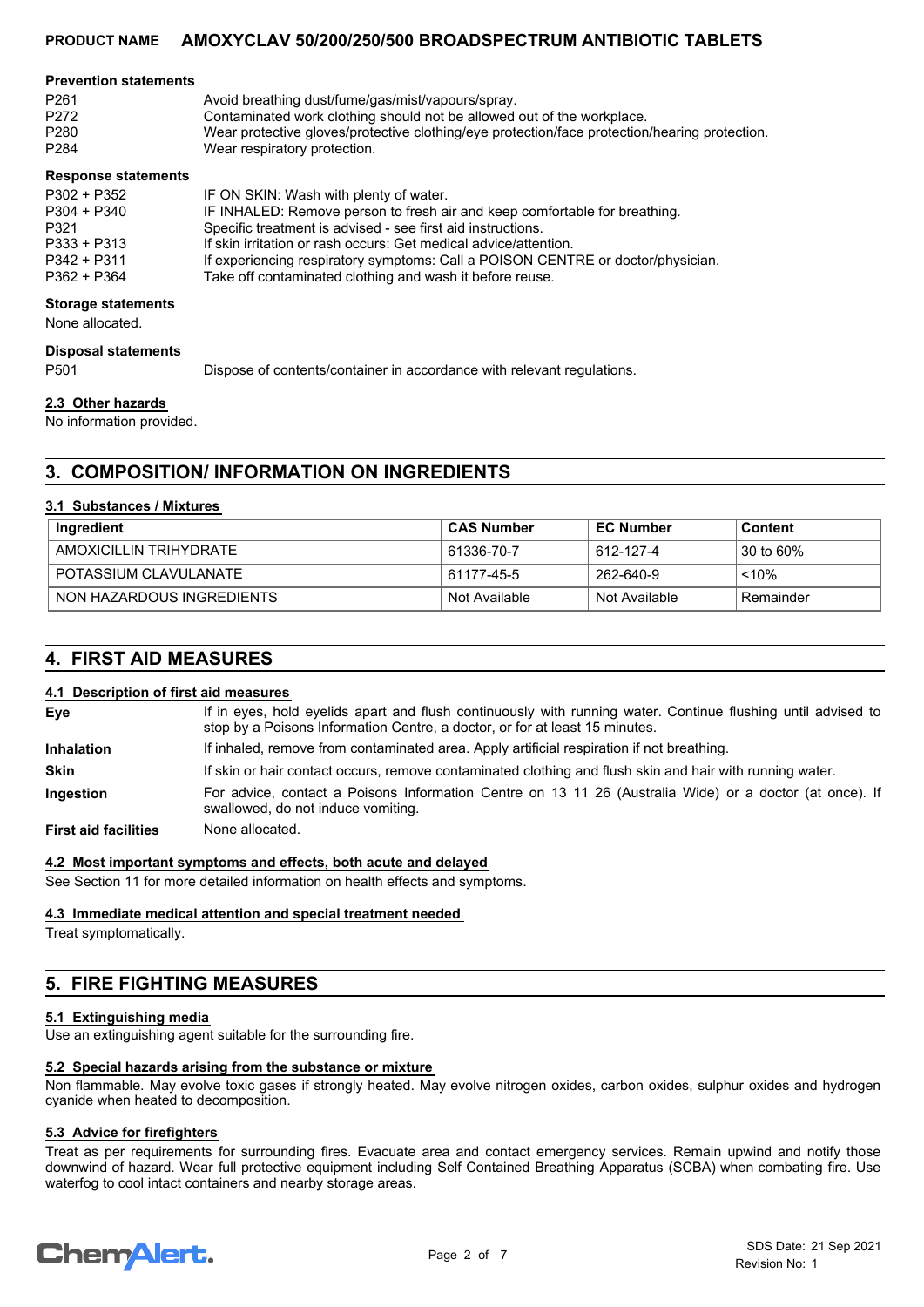### **5.4 Hazchem code**

None allocated.

### **6. ACCIDENTAL RELEASE MEASURES**

### **6.1 Personal precautions, protective equipment and emergency procedures**

Wear Personal Protective Equipment (PPE) as detailed in section 8 of the SDS.

#### **6.2 Environmental precautions**

Prevent product from entering drains and waterways.

### **6.3 Methods of cleaning up**

If spilt, collect and reuse where possible.

### **6.4 Reference to other sections**

See Sections 8 and 13 for exposure controls and disposal.

### **7. HANDLING AND STORAGE**

### **7.1 Precautions for safe handling**

Before use carefully read the product label. Use of safe work practices are recommended to avoid eye or skin contact and inhalation. Observe good personal hygiene, including washing hands before eating. Prohibit eating, drinking and smoking in contaminated areas.

### **7.2 Conditions for safe storage, including any incompatibilities**

Store in a cool, dry, well ventilated area, removed from incompatible substances, heat or ignition sources and foodstuffs. Ensure containers are labelled, protected from light, freezing or physical damage and tightly sealed when not in use. Keep out of reach of children. Store below 30°C.

### **7.3 Specific end uses**

No information provided.

### **8. EXPOSURE CONTROLS / PERSONAL PROTECTION**

### **8.1 Control parameters**

#### **Exposure standards**

| Ingredient    | <b>Reference</b> | <b>TWA</b> |                   | <b>STEL</b> |                   |
|---------------|------------------|------------|-------------------|-------------|-------------------|
|               |                  | ppm        | mq/m <sup>3</sup> | ppm         | mg/m <sup>3</sup> |
| Nuisance dust | <b>SWA JAUSI</b> | --         | AC                | $- -$       | $\sim$            |

#### **Biological limits**

No biological limit values have been entered for this product.

#### **8.2 Exposure controls**

Avoid inhalation. Use in well ventilated areas. Where an inhalation risk exists, use under a fume cupboard. Maintain dust levels below the recommended exposure standard. **Engineering controls**

### **PPE**

| Eye / Face         | Not required under normal conditions of use.                          |
|--------------------|-----------------------------------------------------------------------|
| <b>Hands</b>       | Individuals with sensitive skin should consider wearing latex gloves. |
| <b>Body</b>        | Not required under normal conditions of use.                          |
| <b>Respiratory</b> | At high dust levels, wear a Class P1 (Particulate) respirator.        |

### **9. PHYSICAL AND CHEMICAL PROPERTIES**

### **9.1 Information on basic physical and chemical properties**

| Appearance           | ROUND BEIGE TABLETS             |
|----------------------|---------------------------------|
| Odour                | CHARACTERISTIC PENICILLIN ODOUR |
| <b>Flammability</b>  | NON FLAMMABLE                   |
| <b>Flash point</b>   | NOT RELEVANT                    |
| <b>Boiling point</b> | <b>NOT AVAILABLE</b>            |
|                      |                                 |

# **ChemAlert.**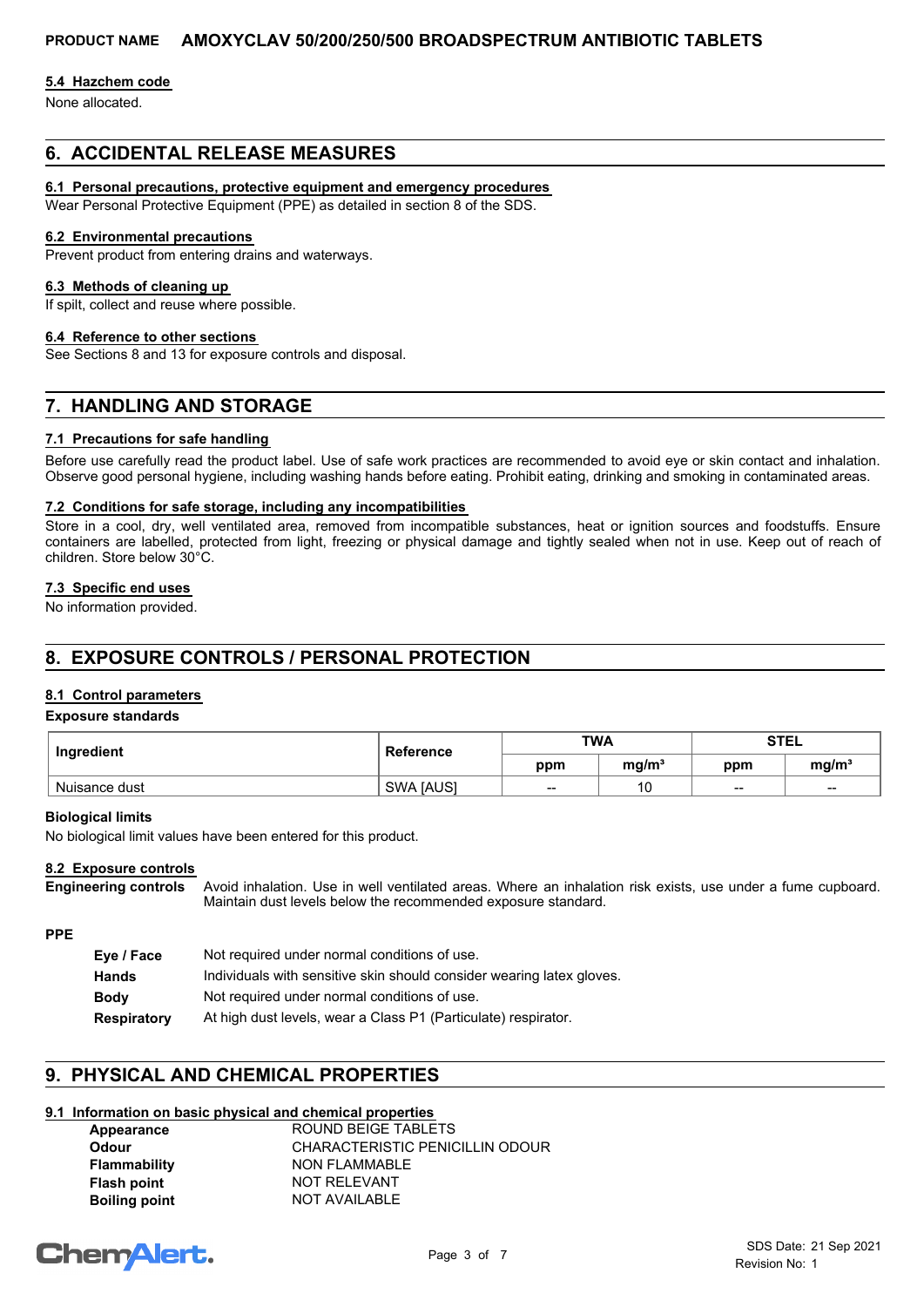#### **9.1 Information on basic physical and chemical properties**

| <b>Melting point</b>             | <b>NOT AVAILABLE</b> |
|----------------------------------|----------------------|
| <b>Evaporation rate</b>          | <b>NOT AVAILABLE</b> |
| рH                               | <b>NOT AVAILABLE</b> |
| <b>Vapour density</b>            | NOT AVAILABLE        |
| <b>Relative density</b>          | <b>NOT AVAILABLE</b> |
| Solubility (water)               | <b>NOT AVAILABLE</b> |
| Vapour pressure                  | NOT AVAILABLE        |
| <b>Upper explosion limit</b>     | <b>NOT RELEVANT</b>  |
| Lower explosion limit            | NOT RFI FVANT        |
| <b>Partition coefficient</b>     | NOT AVAILABLE        |
| <b>Autoignition temperature</b>  | <b>NOT AVAILABLE</b> |
| <b>Decomposition temperature</b> | NOT AVAII ABI F      |
| Viscosity                        | NOT AVAII ABI F      |
| <b>Explosive properties</b>      | <b>NOT AVAILABLE</b> |
| <b>Oxidising properties</b>      | <b>NOT AVAILABLE</b> |
| <b>Odour threshold</b>           | <b>NOT AVAILABLE</b> |

### **10. STABILITY AND REACTIVITY**

### **10.1 Reactivity**

Carefully review all information provided in sections 10.2 to 10.6.

### **10.2 Chemical stability**

Stable under recommended conditions of storage.

### **10.3 Possibility of hazardous reactions**

Polymerization will not occur.

### **10.4 Conditions to avoid**

Avoid heat, sparks, open flames and other ignition sources.

### **10.5 Incompatible materials**

Incompatible with oxidising agents (e.g. hypochlorites), heat and ignition sources.

### **10.6 Hazardous decomposition products**

May evolve nitrogen oxides, carbon oxides, sulphur oxides and hydrogen cyanide when heated to decomposition.

### **11. TOXICOLOGICAL INFORMATION**

### **11.1 Information on toxicological effects**

**Acute toxicity**

This product is used in veterinary applications. Use safe work practices to avoid eye contact, prolonged skin contact and ingestion. Refer to medical doctor/specialist for advice regarding adverse side effects.

### **Information available for the ingredients:**

| Ingredient                         |                                                                                                                    | Oral LD50                                                        | <b>Dermal LD50</b> | <b>Inhalation LC50</b>   |
|------------------------------------|--------------------------------------------------------------------------------------------------------------------|------------------------------------------------------------------|--------------------|--------------------------|
| AMOXICILLIN TRIHYDRATE             |                                                                                                                    | > 15000 mg/kg (rat)                                              | $\qquad \qquad$    | $\overline{\phantom{a}}$ |
| POTASSIUM CLAVULANATE              |                                                                                                                    | 4526 mg/kg (mouse)                                               | --                 | $\overline{\phantom{a}}$ |
| <b>Skin</b>                        | Contact may result in irritation, redness, pain and rash.                                                          |                                                                  |                    |                          |
| Eye                                |                                                                                                                    | Contact may result in irritation, lacrimation, pain and redness. |                    |                          |
| <b>Sensitisation</b>               | May cause an allergic skin reaction. May cause allergy or asthma symptoms or breathing difficulties if<br>inhaled. |                                                                  |                    |                          |
| <b>Mutagenicity</b>                | Not classified as a mutagen.                                                                                       |                                                                  |                    |                          |
| Carcinogenicity                    | Not classified as a carcinogen.                                                                                    |                                                                  |                    |                          |
| <b>Reproductive</b>                | Not classified as a reproductive toxin.                                                                            |                                                                  |                    |                          |
| STOT - single<br>exposure          | Not classified as causing organ damage from single exposure.                                                       |                                                                  |                    |                          |
| <b>STOT - repeated</b><br>exposure | Not classified as causing organ damage from repeated exposure.                                                     |                                                                  |                    |                          |
| <b>Aspiration</b>                  | Not classified as causing aspiration.                                                                              |                                                                  |                    |                          |

# **ChemAlert.**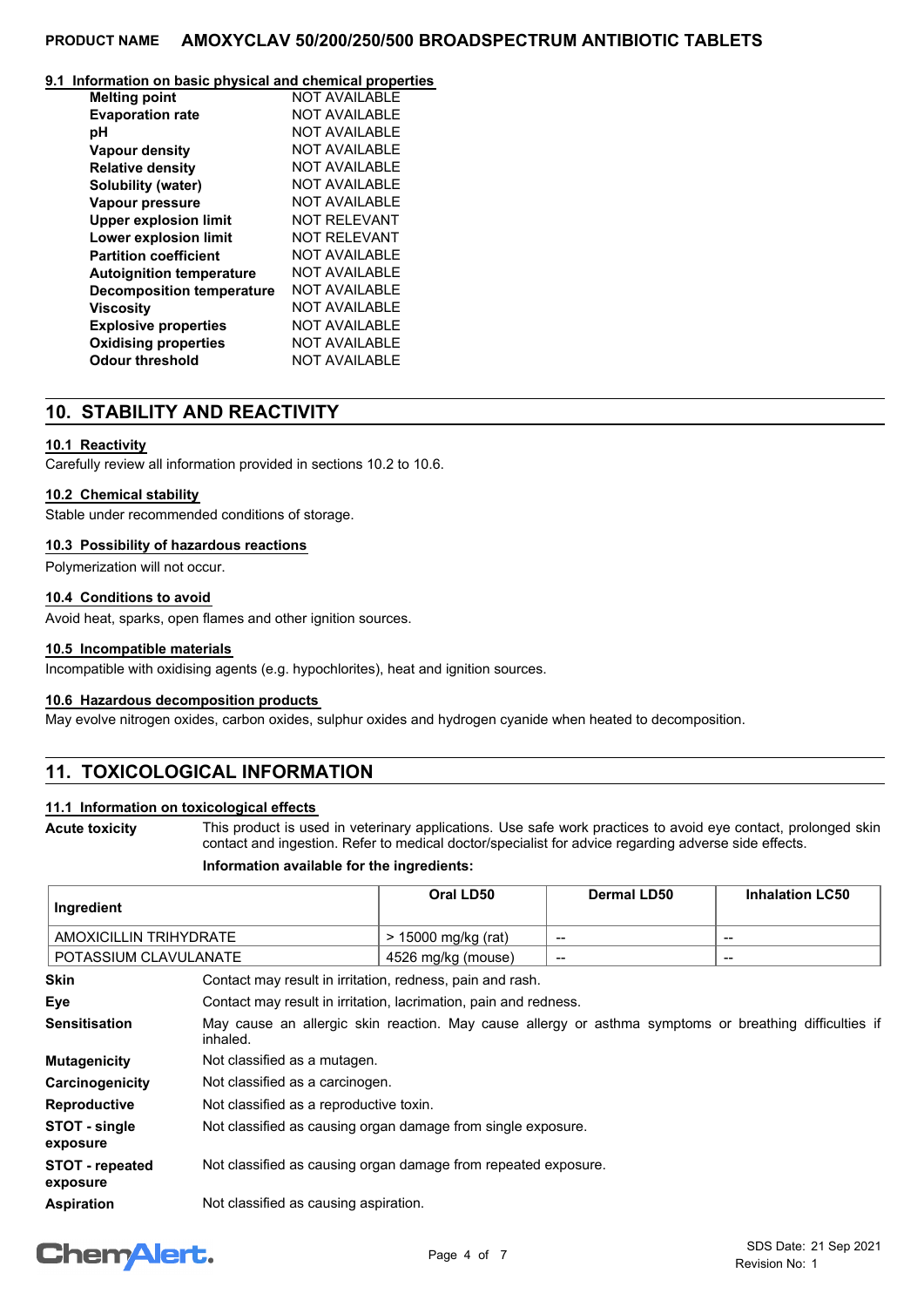### **12. ECOLOGICAL INFORMATION**

### **12.1 Toxicity**

Not expected to be an environmental hazard.

### **12.2 Persistence and degradability**

No information provided.

### **12.3 Bioaccumulative potential**

No information provided.

### **12.4 Mobility in soil**

No information provided.

## **12.5 Other adverse effects**

No information provided.

### **13. DISPOSAL CONSIDERATIONS**

### **13.1 Waste treatment methods**

For small quantities, collect and place in sealable containers. Dispose of, as with other clinical waste, by high temperature incineration (recommended > 1100°C). Burial to landfill may be acceptable, but only at an approved and licensed waste disposal site. **Waste disposal**

Legislation **Dispose of in accordance with relevant local legislation.** 

### **14. TRANSPORT INFORMATION**

### **NOT CLASSIFIED AS A DANGEROUS GOOD BY THE CRITERIA OF THE ADG CODE, IMDG OR IATA**

|                                     | <b>LAND TRANSPORT (ADG)</b> | <b>SEA TRANSPORT (IMDG / IMO)</b> | AIR TRANSPORT (IATA / ICAO) |
|-------------------------------------|-----------------------------|-----------------------------------|-----------------------------|
| 14.1 UN Number                      | None allocated.             | None allocated.                   | None allocated.             |
| 14.2 Proper<br><b>Shipping Name</b> | None allocated.             | None allocated.                   | None allocated.             |
| 14.3 Transport<br>hazard class      | None allocated.             | None allocated.                   | None allocated.             |
| 14.4 Packing Group                  | None allocated.             | None allocated.                   | None allocated.             |

#### **14.5 Environmental hazards**

Not a Marine Pollutant.

### **14.6 Special precautions for user**

**Hazchem code** None allocated.

### **15. REGULATORY INFORMATION**

| 15.1 Safety, health and environmental regulations/legislation specific for the substance or mixture |                                                                                                                                                 |  |
|-----------------------------------------------------------------------------------------------------|-------------------------------------------------------------------------------------------------------------------------------------------------|--|
| <b>Poison schedule</b>                                                                              | Classified as a Schedule 4 (S4) Standard for the Uniform Scheduling of Medicines and Poisons (SUSMP).                                           |  |
| <b>APVMA Numbers</b>                                                                                | 52694 (500 mg) $\bullet$ 53274 (200 mg) $\bullet$ 55182 (250 mg) $\bullet$ 60477 (50 mg)                                                        |  |
| <b>Classifications</b>                                                                              | Safe Work Australia criteria is based on the Globally Harmonised System (GHS) of Classification and<br>Labelling of Chemicals (GHS Revision 7). |  |
| <b>Inventory listings</b>                                                                           | <b>AUSTRALIA: AIIC (Australian Inventory of Industrial Chemicals)</b><br>All components are listed on AIIC, or are exempt.                      |  |

### **16. OTHER INFORMATION**

#### **Additional information**

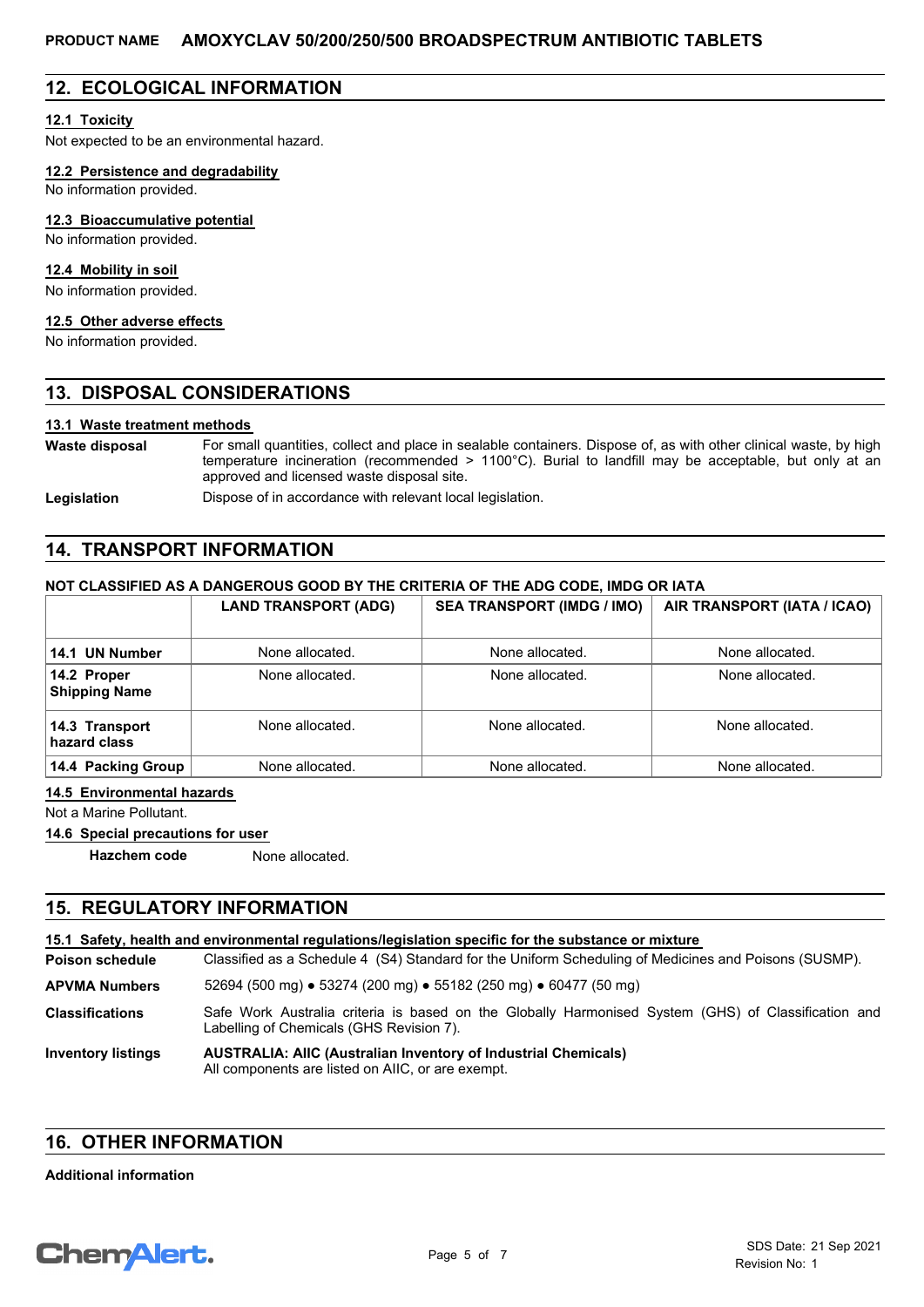RESPIRATORS: In general the use of respirators should be limited and engineering controls employed to avoid exposure. If respiratory equipment must be worn ensure correct respirator selection and training is undertaken. Remember that some respirators may be extremely uncomfortable when used for long periods. The use of air powered or air supplied respirators should be considered where prolonged or repeated use is necessary.

EXPOSURE STANDARDS - TIME WEIGHTED AVERAGE (TWA) or WES (WORKPLACE EXPOSURE STANDARD) (NZ): Exposure standards are established on the premise of an 8 hour work period of normal intensity, under normal climatic conditions and where a 16 hour break between shifts exists to enable the body to eliminate absorbed contaminants. In the following circumstances, exposure standards must be reduced: Strenuous work conditions; hot, humid climates; high altitude conditions; extended shifts (which increase the exposure period and shorten the period of recuperation).

#### PERSONAL PROTECTIVE EQUIPMENT GUIDELINES:

The recommendation for protective equipment contained within this report is provided as a guide only. Factors such as form of product, method of application, working environment, quantity used, product concentration and the availability of engineering controls should be considered before final selection of personal protective equipment is made.

#### HEALTH EFFECTS FROM EXPOSURE:

It should be noted that the effects from exposure to this product will depend on several factors including: form of product; frequency and duration of use; quantity used; effectiveness of control measures; protective equipment used and method of application. Given that it is impractical to prepare a report which would encompass all possible scenarios, it is anticipated that users will assess the risks and apply control methods where appropriate.

#### **Abbreviations**

| ACGIH<br>CAS#<br>CNS | American Conference of Governmental Industrial Hygienists<br>Chemical Abstract Service number - used to uniquely identify chemical compounds<br><b>Central Nervous System</b> |
|----------------------|-------------------------------------------------------------------------------------------------------------------------------------------------------------------------------|
| EC No.               | EC No - European Community Number                                                                                                                                             |
| <b>EMS</b>           | Emergency Schedules (Emergency Procedures for Ships Carrying Dangerous<br>Goods)                                                                                              |
| GHS                  | Globally Harmonized System                                                                                                                                                    |
| <b>GTEPG</b>         | Group Text Emergency Procedure Guide                                                                                                                                          |
| <b>IARC</b>          | International Agency for Research on Cancer                                                                                                                                   |
| LC50                 | Lethal Concentration, 50% / Median Lethal Concentration                                                                                                                       |
| LD50                 | Lethal Dose, 50% / Median Lethal Dose                                                                                                                                         |
| mg/m <sup>3</sup>    | Milligrams per Cubic Metre                                                                                                                                                    |
| OEL.                 | Occupational Exposure Limit                                                                                                                                                   |
| рH                   | relates to hydrogen ion concentration using a scale of 0 (high acidic) to 14 (highly<br>alkaline).                                                                            |
| ppm                  | Parts Per Million                                                                                                                                                             |
| STEL                 | Short-Term Exposure Limit                                                                                                                                                     |
| STOT-RE              | Specific target organ toxicity (repeated exposure)                                                                                                                            |
| STOT-SE              | Specific target organ toxicity (single exposure)                                                                                                                              |
| <b>SUSMP</b>         | Standard for the Uniform Scheduling of Medicines and Poisons                                                                                                                  |
| SWA                  | Safe Work Australia                                                                                                                                                           |
| TLV                  | <b>Threshold Limit Value</b>                                                                                                                                                  |
| TWA                  | <b>Time Weighted Average</b>                                                                                                                                                  |
|                      |                                                                                                                                                                               |

**Report status**

This document has been compiled by RMT on behalf of the manufacturer, importer or supplier of the product and serves as their Safety Data Sheet ('SDS').

It is based on information concerning the product which has been provided to RMT by the manufacturer, importer or supplier or obtained from third party sources and is believed to represent the current state of knowledge as to the appropriate safety and handling precautions for the product at the time of issue. Further clarification regarding any aspect of the product should be obtained directly from the manufacturer, importer or supplier.

While RMT has taken all due care to include accurate and up-to-date information in this SDS, it does not provide any warranty as to accuracy or completeness. As far as lawfully possible, RMT accepts no liability for any loss, injury or damage (including consequential loss) which may be suffered or incurred by any person as a consequence of their reliance on the information contained in this SDS.

# **ChemAlert.**